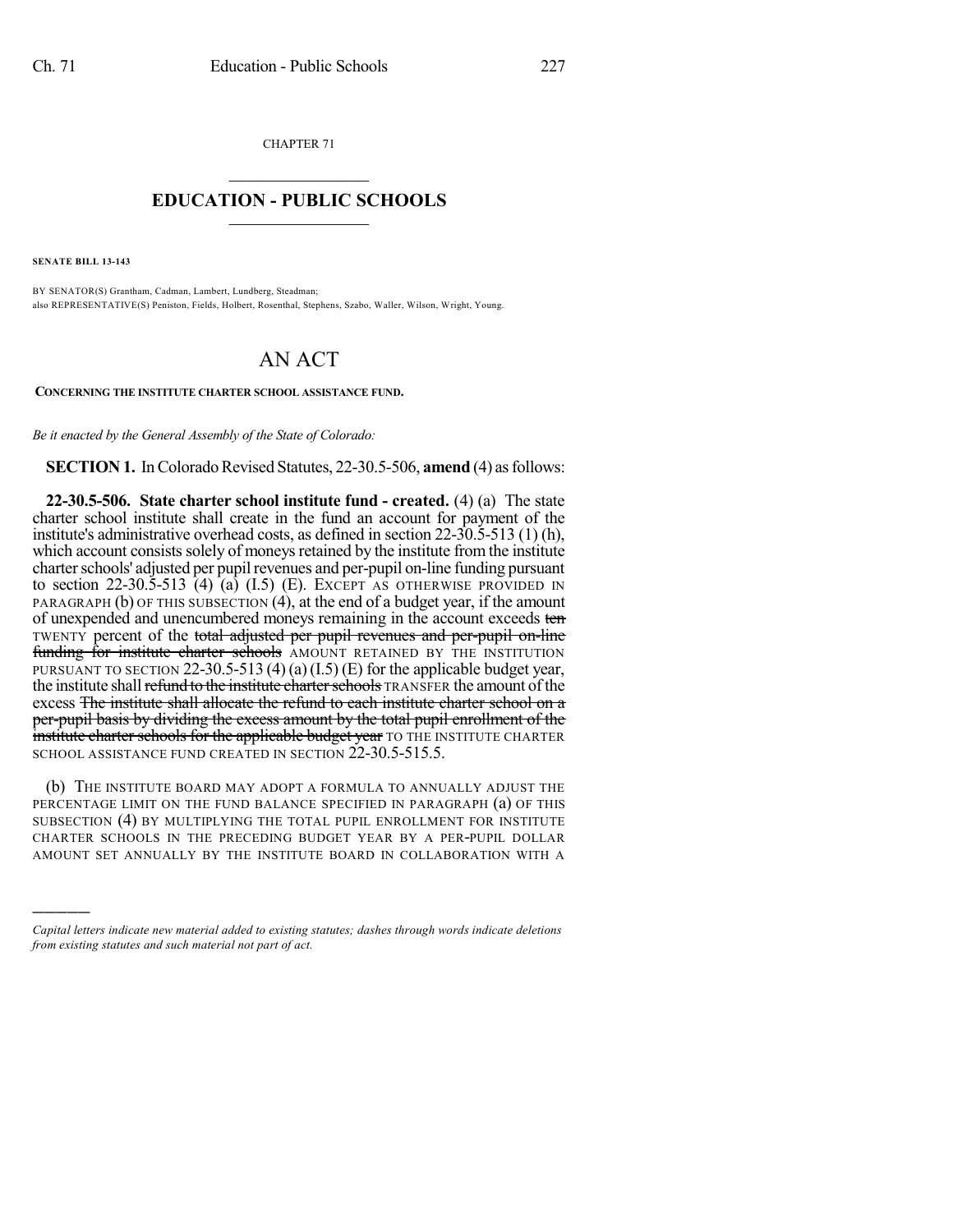COUNCIL OF INSTITUTE CHARTER SCHOOLS.

**SECTION 2.** In Colorado Revised Statutes, 22-30.5-513, **repeal** (4)(a)(I.5)(B) and (4) (d) as follows:

**22-30.5-513. Institute charter schools - definitions - funding - at-risk supplemental aid - legislative declaration.**  $(4)(a)(I.5)$  The institute shall forward to each institute charter school an amount equal to the institute charter school's pupil enrollment multiplied by the accounting district's adjusted per pupil revenues of the institute charter school's accounting district, minus:

(B) An amount equal to one percent of the amount calculated for the institute charter school pursuant to subparagraph  $(I)$  of this paragraph  $(a)$ , which amount the institute shall transfer to the state treasurer for credit to the institute charter school assistance fund created in section 22-30.5-515.5;

(d) Notwithstanding the provisions of sub-subparagraph  $(B)$  of subparagraph  $(L.5)$ of paragraph (a) of this subsection  $(4)$ , for any budget year in which the total amount of total program funding, including funding for institute charter schools, is reduced pursuant to section  $22-54-104$  (5) (g), the institute shall not withhold from an institute charter school the amount specified in sub-subparagraph (B) of subparagraph  $(1.5)$  of paragraph  $(a)$  of this subsection  $(4)$ .

**SECTION 3.** In Colorado Revised Statutes, 22-30.5-515.5, **amend** (1), (2) introductory portion, (2) (d), and (5) as follows:

**22-30.5-515.5. Institute charter school assistance fund - created - grants loans - rules.** (1) (a) There is **hereby** created in the state treasury the institute charter school assistance fund, referred to in this section as the "fund", that shall consist of one percent of the per pupil funding for institute charter schools that the state charter school institute withholds pursuant to section  $22-30.5-513$  (4) (a)  $(1.5)$ (B) CONSISTS OF THE MONEYS TRANSFERRED TO THE FUND FROM THE STATE CHARTER SCHOOL INSTITUTE FUND PURSUANT TO SECTION 22-30.5-506 (4). The moneys in the fund shall be ARE subject to annual appropriation by the general assembly to the institute for the direct and indirect costs associated with awarding grants and interest-free loans pursuant to this section to assist institute charter schools: in meeting

(I) TO MEET capital construction needs, including but not limited to obtaining financial assistance for capital construction through the "Building Excellent Schools" Today Act", article 43.7 of this title, or repaying bonds issued by the Colorado educational and cultural facilities authority, created in section 23-15-104, C.R.S., for construction of institute charter school buildings; or in addressing other facility or special education services

(II) TO ADDRESS REASONABLE funding emergencies, as defined by rule of the institute board.

(b) THE STATE TREASURER MAY INVEST, AS PROVIDED BY LAW, anymoneysin the fund not expended for the purpose of this section. may be invested by the state treasurer as provided by law. THE STATE TREASURER SHALL CREDIT TO THE FUND all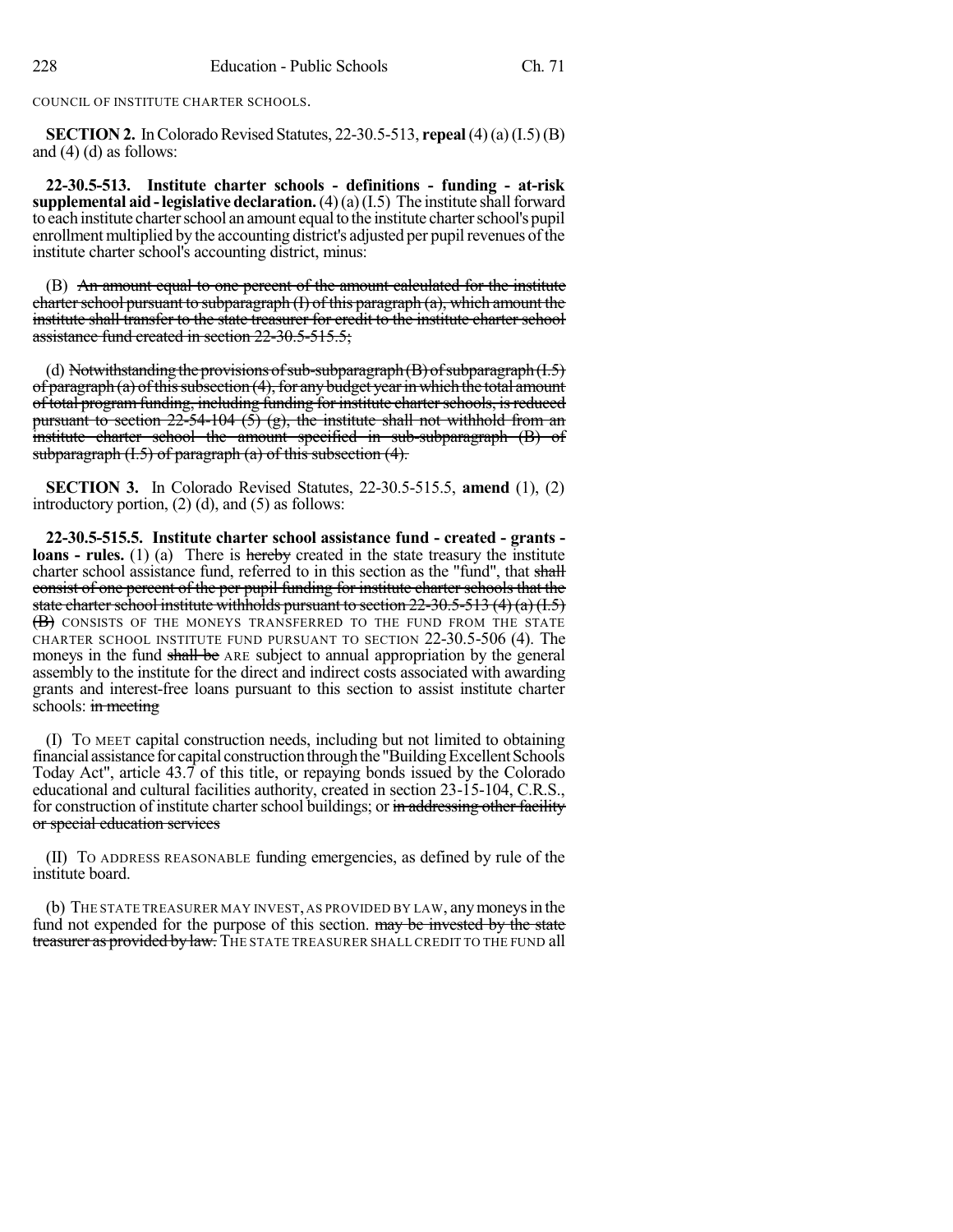interest and income derived from the investment and deposit of moneys in the fund. shall be credited to the fund.

(c) EXCEPT AS OTHERWISE PROVIDED IN PARAGRAPH (d) OF THIS SUBSECTION (1), THE BALANCE OF UNEXPENDED AND UNENCUMBERED MONEYS IN THE FUND AT THE END OF A BUDGET YEAR MUST NOT EXCEED SEVEN HUNDRED FIFTY THOUSAND DOLLARS.IF UNEXPENDED AND UNENCUMBERED MONEYS REMAINING IN THE FUND AT THE END OF A BUDGET YEAR EXCEED SEVEN HUNDRED FIFTY THOUSAND DOLLARS OR THE LIMIT SET PURSUANT TO PARAGRAPH (d) OF THIS SUBSECTION (1), THE INSTITUTE SHALL ALLOCATE THE EXCESS AMOUNT TO THE INSTITUTE CHARTER SCHOOLS ON A PER-PUPIL BASIS BY DIVIDING THE EXCESS AMOUNT BY THE TOTAL PUPIL ENROLLMENT OF THE INSTITUTE CHARTER SCHOOLS FOR THE APPLICABLE BUDGET YEAR. THE STATE TREASURER SHALL ENSURE THAT any unexpended and unencumbered moneys remaining THAT ARE in the fund at the end of a fiscal year shall BUDGET YEAR UP TO SEVEN HUNDRED FIFTY THOUSAND DOLLARS OR THE LIMIT SET PURSUANT TO PARAGRAPH (d) OF THIS SUBSECTION (1) remain in the fund and shall not be ARE NOT credited or transferred to the general fund or another fund.

(d) THE INSTITUTE BOARD MAY ADOPT A FORMULA TO ANNUALLY ADJUST THE LIMIT ON THE FUND BALANCE SPECIFIED IN PARAGRAPH  $(c)$  OF THIS SUBSECTION  $(1)$ BY MULTIPLYING THE TOTAL PUPIL ENROLLMENT FOR INSTITUTE CHARTER SCHOOLS IN THE PRECEDING BUDGET YEAR BY A PER-PUPIL DOLLAR AMOUNT SET ANNUALLY BY THE INSTITUTE BOARD IN COLLABORATION WITH A COUNCIL OF INSTITUTE CHARTER SCHOOLS.

(2) An institute charterschool thatseeks a grant or an interest-free loan pursuant to this section shall MUST submit to the state charter school institute, in accordance with the timelines and procedures adopted by rule of the institute board, an application that includes, at a minimum:

(d) For an institute charter school that seeks a grant or an interest-free loan to assist in addressing a facility or special education services ADDRESS A REASONABLE funding emergency:

(I) A description of the institute charter school's emergency and how it relates to its facility or other capital asset, if applicable QUALIFIES AS A REASONABLE FUNDING EMERGENCY UNDER RULES ADOPTED BY THE INSTITUTE BOARD; AND

 $(II)$  A description of the capital construction needed to remedy the emergency if it is a facility emergency;

(III) Adescriptionofthe special educationservicesrequiredbythe individualized education program for the student at issue if it is a special education funding emergency; and

(IV) A description of when the funding is needed.

(5) The institute board shall promulgate rules pursuant to the "State Administrative Procedure Act", article 4 of title 24, C.R.S., for the implementation of this section, including but not limited to rules specifying THAT DEFINE A REASONABLE FUNDING EMERGENCY AND RULES THAT SPECIFY anyinformation to be